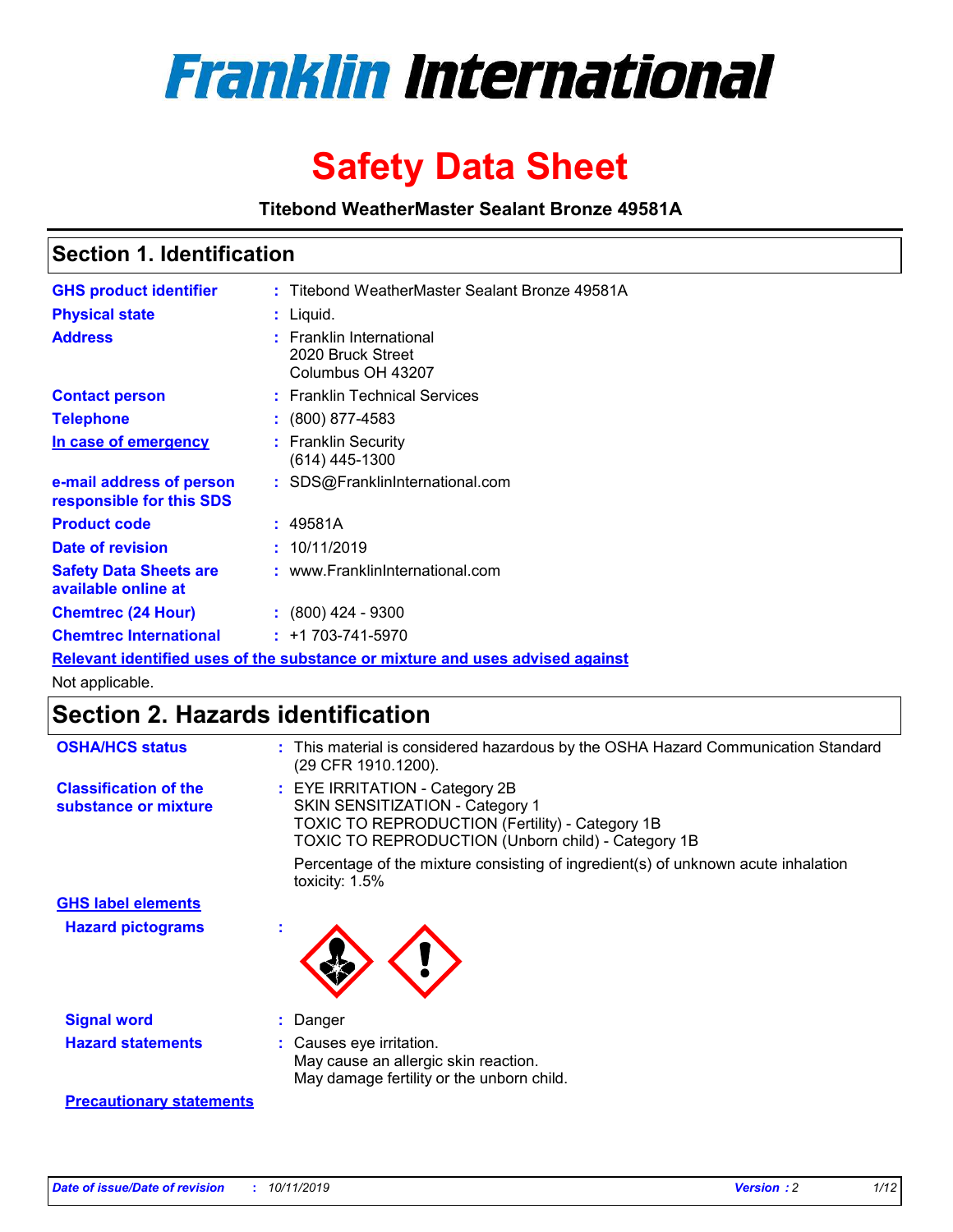### **Section 2. Hazards identification**

| <b>Prevention</b>                          | : Obtain special instructions before use. Do not handle until all safety precautions have<br>been read and understood. Wear protective gloves. Wear eye or face protection.<br>Wear protective clothing. Avoid breathing vapor. Wash hands thoroughly after handling.<br>Contaminated work clothing must not be allowed out of the workplace.                                                        |
|--------------------------------------------|------------------------------------------------------------------------------------------------------------------------------------------------------------------------------------------------------------------------------------------------------------------------------------------------------------------------------------------------------------------------------------------------------|
| <b>Response</b>                            | : IF exposed or concerned: Get medical attention. IF ON SKIN: Wash with plenty of<br>soap and water. Wash contaminated clothing before reuse. If skin irritation or rash<br>occurs: Get medical attention. IF IN EYES: Rinse cautiously with water for several<br>minutes. Remove contact lenses, if present and easy to do. Continue rinsing. If eye<br>irritation persists: Get medical attention. |
| <b>Storage</b>                             | : Store locked up.                                                                                                                                                                                                                                                                                                                                                                                   |
| <b>Disposal</b>                            | : Dispose of contents and container in accordance with all local, regional, national and<br>international regulations.                                                                                                                                                                                                                                                                               |
| <b>Hazards not otherwise</b><br>classified | : Product generates methanol during cure.                                                                                                                                                                                                                                                                                                                                                            |
|                                            |                                                                                                                                                                                                                                                                                                                                                                                                      |

### **Section 3. Composition/information on ingredients**

| <b>Substance/mixture</b><br>: Mixture                |               |                     |
|------------------------------------------------------|---------------|---------------------|
| Ingredient name                                      | $\frac{9}{6}$ | <b>CAS number</b>   |
| 3-aminopropyltriethoxysilane<br>Dibutyltin dilaurate | צ≥<br>≤0.3    | 919-30-2<br>77-58-7 |

Any concentration shown as a range is to protect confidentiality or is due to batch variation.

**There are no additional ingredients present which, within the current knowledge of the supplier and in the concentrations applicable, are classified as hazardous to health or the environment and hence require reporting in this section.**

**Occupational exposure limits, if available, are listed in Section 8.**

### **Section 4. First aid measures**

| <b>Description of necessary first aid measures</b> |                                                                                                                                                                                                                                                                                                                                                                                                                                                                                                                                                                                                                                                                                                                                                                           |  |  |  |
|----------------------------------------------------|---------------------------------------------------------------------------------------------------------------------------------------------------------------------------------------------------------------------------------------------------------------------------------------------------------------------------------------------------------------------------------------------------------------------------------------------------------------------------------------------------------------------------------------------------------------------------------------------------------------------------------------------------------------------------------------------------------------------------------------------------------------------------|--|--|--|
| <b>Eye contact</b>                                 | : Immediately flush eyes with plenty of water, occasionally lifting the upper and lower<br>eyelids. Check for and remove any contact lenses. Continue to rinse for at least 10<br>minutes. If irritation persists, get medical attention.                                                                                                                                                                                                                                                                                                                                                                                                                                                                                                                                 |  |  |  |
| <b>Inhalation</b>                                  | : Remove victim to fresh air and keep at rest in a position comfortable for breathing. If<br>not breathing, if breathing is irregular or if respiratory arrest occurs, provide artificial<br>respiration or oxygen by trained personnel. It may be dangerous to the person providing<br>aid to give mouth-to-mouth resuscitation. Get medical attention. If unconscious, place<br>in recovery position and get medical attention immediately. Maintain an open airway.<br>Loosen tight clothing such as a collar, tie, belt or waistband. In case of inhalation of<br>decomposition products in a fire, symptoms may be delayed. The exposed person may<br>need to be kept under medical surveillance for 48 hours.                                                       |  |  |  |
| <b>Skin contact</b>                                | : Wash with plenty of soap and water. Remove contaminated clothing and shoes. Wash<br>contaminated clothing thoroughly with water before removing it, or wear gloves.<br>Continue to rinse for at least 10 minutes. Get medical attention. In the event of any<br>complaints or symptoms, avoid further exposure. Wash clothing before reuse. Clean<br>shoes thoroughly before reuse.                                                                                                                                                                                                                                                                                                                                                                                     |  |  |  |
| <b>Ingestion</b>                                   | : Wash out mouth with water. Remove dentures if any. Remove victim to fresh air and<br>keep at rest in a position comfortable for breathing. If material has been swallowed and<br>the exposed person is conscious, give small quantities of water to drink. Stop if the<br>exposed person feels sick as vomiting may be dangerous. Do not induce vomiting<br>unless directed to do so by medical personnel. If vomiting occurs, the head should be<br>kept low so that vomit does not enter the lungs. Get medical attention. Never give<br>anything by mouth to an unconscious person. If unconscious, place in recovery position<br>and get medical attention immediately. Maintain an open airway. Loosen tight clothing<br>such as a collar, tie, belt or waistband. |  |  |  |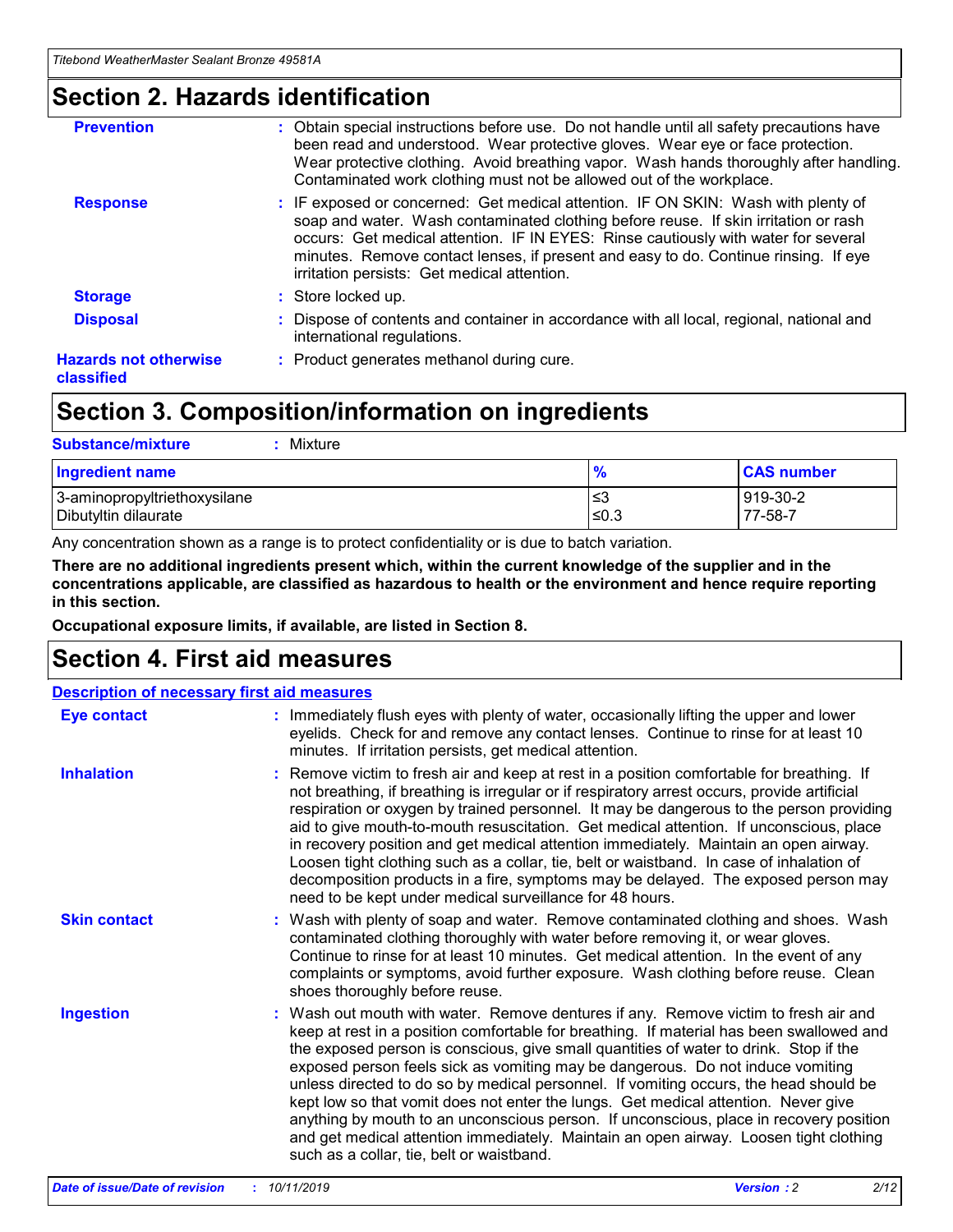## **Section 4. First aid measures**

| Most important symptoms/effects, acute and delayed |  |                                                                                                                                                                                                                                                                                                                                                                                                                 |
|----------------------------------------------------|--|-----------------------------------------------------------------------------------------------------------------------------------------------------------------------------------------------------------------------------------------------------------------------------------------------------------------------------------------------------------------------------------------------------------------|
| <b>Potential acute health effects</b>              |  |                                                                                                                                                                                                                                                                                                                                                                                                                 |
| <b>Eye contact</b>                                 |  | : May cause eye irritation.                                                                                                                                                                                                                                                                                                                                                                                     |
| <b>Inhalation</b>                                  |  | : No known significant effects or critical hazards.                                                                                                                                                                                                                                                                                                                                                             |
| <b>Skin contact</b>                                |  | : May cause skin irritation.                                                                                                                                                                                                                                                                                                                                                                                    |
| <b>Ingestion</b>                                   |  | : No known significant effects or critical hazards.                                                                                                                                                                                                                                                                                                                                                             |
| <b>Over-exposure signs/symptoms</b>                |  |                                                                                                                                                                                                                                                                                                                                                                                                                 |
| <b>Eye contact</b>                                 |  | : Adverse symptoms may include the following:<br>irritation<br>watering<br>redness                                                                                                                                                                                                                                                                                                                              |
| <b>Inhalation</b>                                  |  | : Adverse symptoms may include the following:<br>reduced fetal weight<br>increase in fetal deaths<br>skeletal malformations                                                                                                                                                                                                                                                                                     |
| <b>Skin contact</b>                                |  | : Adverse symptoms may include the following:<br>irritation<br>redness<br>reduced fetal weight<br>increase in fetal deaths<br>skeletal malformations                                                                                                                                                                                                                                                            |
| <b>Ingestion</b>                                   |  | : Adverse symptoms may include the following:<br>reduced fetal weight<br>increase in fetal deaths<br>skeletal malformations                                                                                                                                                                                                                                                                                     |
|                                                    |  | <b>Indication of immediate medical attention and special treatment needed, if necessary</b>                                                                                                                                                                                                                                                                                                                     |
| <b>Notes to physician</b>                          |  | : In case of inhalation of decomposition products in a fire, symptoms may be delayed.<br>The exposed person may need to be kept under medical surveillance for 48 hours.                                                                                                                                                                                                                                        |
| <b>Specific treatments</b>                         |  | : No specific treatment.                                                                                                                                                                                                                                                                                                                                                                                        |
| <b>Protection of first-aiders</b>                  |  | : No action shall be taken involving any personal risk or without suitable training. If it is<br>suspected that fumes are still present, the rescuer should wear an appropriate mask or<br>self-contained breathing apparatus. It may be dangerous to the person providing aid to<br>give mouth-to-mouth resuscitation. Wash contaminated clothing thoroughly with water<br>before removing it, or wear gloves. |

**See toxicological information (Section 11)**

### **Section 5. Fire-fighting measures**

| <b>Extinguishing media</b>                             |                                                                                                                                                                                                     |
|--------------------------------------------------------|-----------------------------------------------------------------------------------------------------------------------------------------------------------------------------------------------------|
| <b>Suitable extinguishing</b><br>media                 | : Use an extinguishing agent suitable for the surrounding fire.                                                                                                                                     |
| <b>Unsuitable extinguishing</b><br>media               | : None known.                                                                                                                                                                                       |
| <b>Specific hazards arising</b><br>from the chemical   | : In a fire or if heated, a pressure increase will occur and the container may burst.                                                                                                               |
| <b>Hazardous thermal</b><br>decomposition products     | : Decomposition products may include the following materials:<br>carbon dioxide<br>carbon monoxide<br>nitrogen oxides<br>metal oxide/oxides                                                         |
| <b>Special protective actions</b><br>for fire-fighters | : Promptly isolate the scene by removing all persons from the vicinity of the incident if<br>there is a fire. No action shall be taken involving any personal risk or without suitable<br>training. |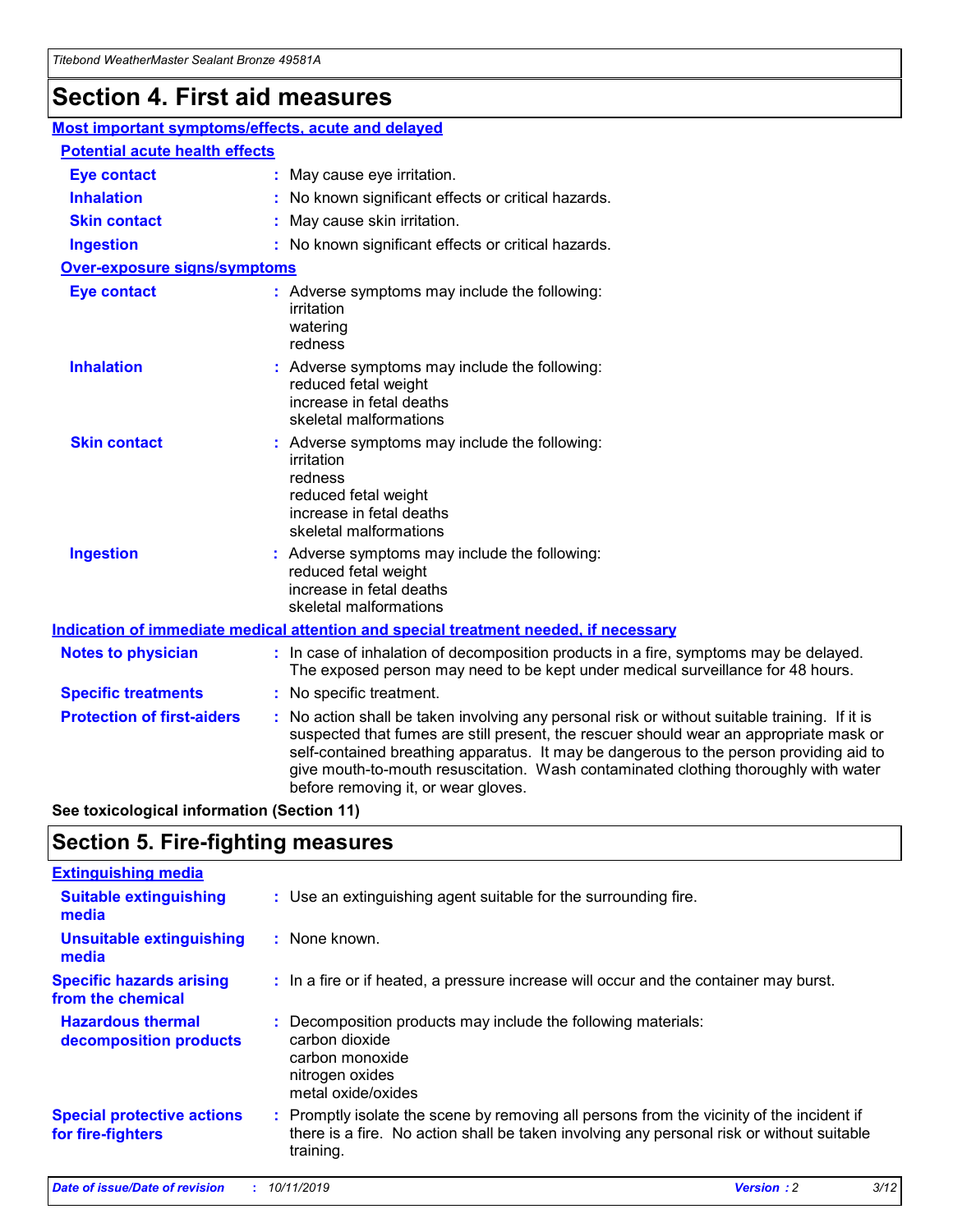### **Section 5. Fire-fighting measures**

**Special protective equipment for fire-fighters** Fire-fighters should wear appropriate protective equipment and self-contained breathing **:** apparatus (SCBA) with a full face-piece operated in positive pressure mode.

### **Section 6. Accidental release measures**

#### **Personal precautions, protective equipment and emergency procedures**

| For non-emergency<br>personnel                               | : No action shall be taken involving any personal risk or without suitable training.<br>Evacuate surrounding areas. Keep unnecessary and unprotected personnel from<br>entering. Do not touch or walk through spilled material. Avoid breathing vapor or mist.<br>Provide adequate ventilation. Wear appropriate respirator when ventilation is<br>inadequate. Put on appropriate personal protective equipment.                                                                                                                                                                                                                                                                                             |
|--------------------------------------------------------------|--------------------------------------------------------------------------------------------------------------------------------------------------------------------------------------------------------------------------------------------------------------------------------------------------------------------------------------------------------------------------------------------------------------------------------------------------------------------------------------------------------------------------------------------------------------------------------------------------------------------------------------------------------------------------------------------------------------|
|                                                              | For emergency responders : If specialized clothing is required to deal with the spillage, take note of any information in<br>Section 8 on suitable and unsuitable materials. See also the information in "For non-<br>emergency personnel".                                                                                                                                                                                                                                                                                                                                                                                                                                                                  |
| <b>Environmental precautions</b>                             | : Avoid dispersal of spilled material and runoff and contact with soil, waterways, drains<br>and sewers. Inform the relevant authorities if the product has caused environmental<br>pollution (sewers, waterways, soil or air).                                                                                                                                                                                                                                                                                                                                                                                                                                                                              |
| <b>Methods and materials for containment and cleaning up</b> |                                                                                                                                                                                                                                                                                                                                                                                                                                                                                                                                                                                                                                                                                                              |
| <b>Small spill</b>                                           | : Stop leak if without risk. Move containers from spill area. Dilute with water and mop up<br>if water-soluble. Alternatively, or if water-insoluble, absorb with an inert dry material and<br>place in an appropriate waste disposal container. Dispose of via a licensed waste<br>disposal contractor.                                                                                                                                                                                                                                                                                                                                                                                                     |
| <b>Large spill</b>                                           | : Stop leak if without risk. Move containers from spill area. Approach release from<br>upwind. Prevent entry into sewers, water courses, basements or confined areas. Wash<br>spillages into an effluent treatment plant or proceed as follows. Contain and collect<br>spillage with non-combustible, absorbent material e.g. sand, earth, vermiculite or<br>diatomaceous earth and place in container for disposal according to local regulations<br>(see Section 13). Dispose of via a licensed waste disposal contractor. Contaminated<br>absorbent material may pose the same hazard as the spilled product. Note: see<br>Section 1 for emergency contact information and Section 13 for waste disposal. |

### **Section 7. Handling and storage**

| <b>Precautions for safe handling</b>                                             |                                                                                                                                                                                                                                                                                                                                                                                                                                                                                                                                                                                                                                                                                                                                                                                                                                                  |
|----------------------------------------------------------------------------------|--------------------------------------------------------------------------------------------------------------------------------------------------------------------------------------------------------------------------------------------------------------------------------------------------------------------------------------------------------------------------------------------------------------------------------------------------------------------------------------------------------------------------------------------------------------------------------------------------------------------------------------------------------------------------------------------------------------------------------------------------------------------------------------------------------------------------------------------------|
| <b>Protective measures</b>                                                       | : Put on appropriate personal protective equipment (see Section 8). Persons with a<br>history of skin sensitization problems should not be employed in any process in which<br>this product is used. Avoid exposure - obtain special instructions before use. Avoid<br>exposure during pregnancy. Do not handle until all safety precautions have been read<br>and understood. Do not get in eyes or on skin or clothing. Do not ingest. Avoid<br>breathing vapor or mist. If during normal use the material presents a respiratory hazard,<br>use only with adequate ventilation or wear appropriate respirator. Keep in the original<br>container or an approved alternative made from a compatible material, kept tightly<br>closed when not in use. Empty containers retain product residue and can be hazardous.<br>Do not reuse container. |
| <b>Advice on general</b><br>occupational hygiene                                 | : Eating, drinking and smoking should be prohibited in areas where this material is<br>handled, stored and processed. Workers should wash hands and face before eating,<br>drinking and smoking. Remove contaminated clothing and protective equipment before<br>entering eating areas. See also Section 8 for additional information on hygiene<br>measures.                                                                                                                                                                                                                                                                                                                                                                                                                                                                                    |
| <b>Conditions for safe storage,</b><br>including any<br><b>incompatibilities</b> | : Store between the following temperatures: 0 to 120 $\degree$ C (32 to 248 $\degree$ F). Store in<br>accordance with local regulations. Store in original container protected from direct<br>sunlight in a dry, cool and well-ventilated area, away from incompatible materials (see<br>Section 10) and food and drink. Store locked up. Keep container tightly closed and<br>sealed until ready for use. Containers that have been opened must be carefully<br>resealed and kept upright to prevent leakage. Do not store in unlabeled containers.<br>Use appropriate containment to avoid environmental contamination. See Section 10 for<br>incompatible materials before handling or use.                                                                                                                                                   |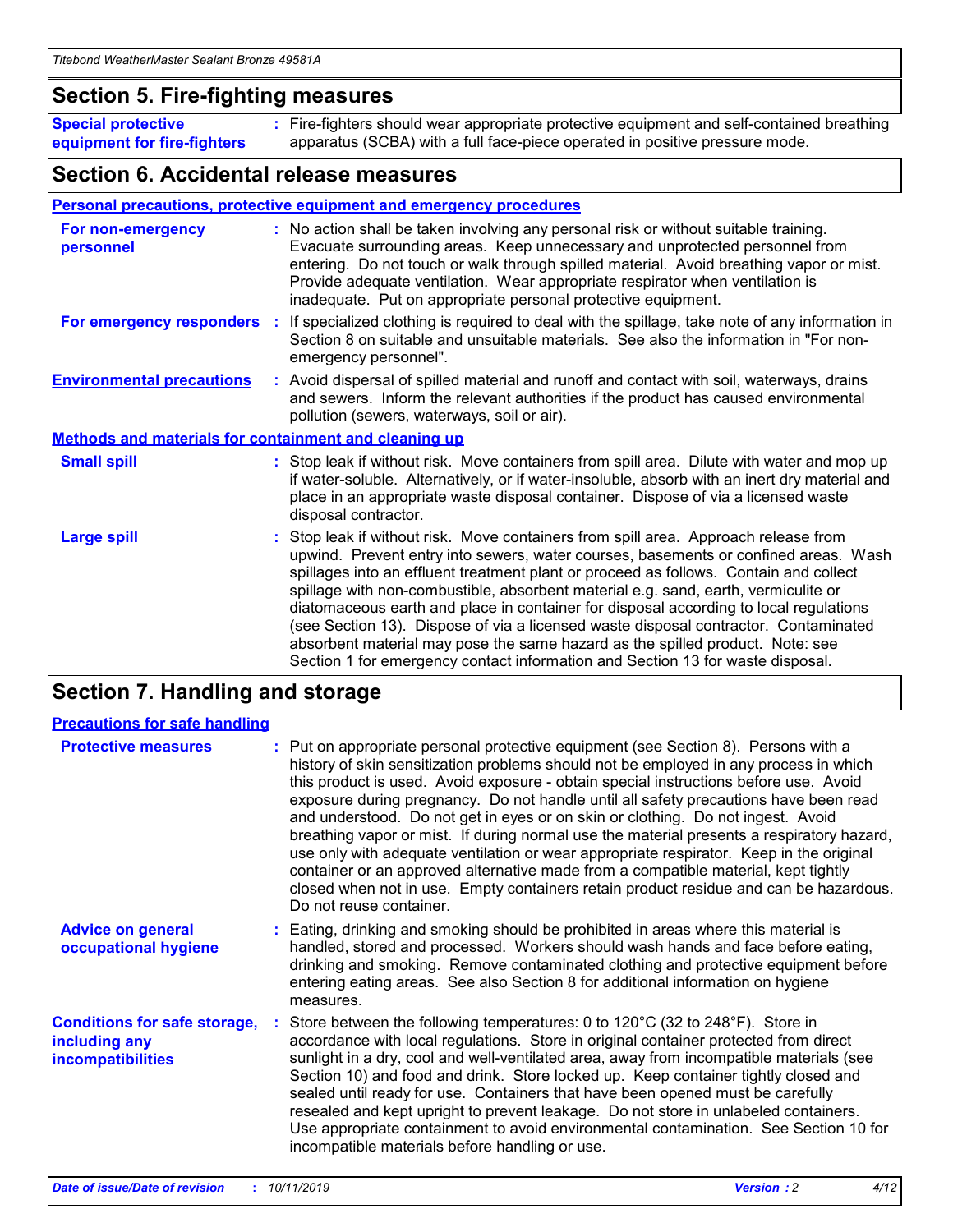## **Section 8. Exposure controls/personal protection**

#### **Control parameters**

#### **Occupational exposure limits**

| <b>Ingredient name</b>                               |    |                        | <b>Exposure limits</b>                                                                                                                                                                                                                                                                                                                                                                                                                                                                                                                                                                                                 |
|------------------------------------------------------|----|------------------------|------------------------------------------------------------------------------------------------------------------------------------------------------------------------------------------------------------------------------------------------------------------------------------------------------------------------------------------------------------------------------------------------------------------------------------------------------------------------------------------------------------------------------------------------------------------------------------------------------------------------|
| 3-aminopropyltriethoxysilane<br>Dibutyltin dilaurate |    |                        | None.<br>ACGIH TLV (United States, 3/2019). Absorbed through skin.<br>Notes: as Sn<br>TWA: $0.1 \text{ mg/m}^3$ , (as Sn) 8 hours.<br>STEL: 0.2 mg/m <sup>3</sup> , (as Sn) 15 minutes.<br>NIOSH REL (United States, 10/2016). Absorbed through skin.<br>Notes: as Sn<br>TWA: 0.1 mg/m <sup>3</sup> , (as Sn) 10 hours.<br>OSHA PEL (United States, 5/2018). Notes: as Sn<br>TWA: $0.1 \text{ mg/m}^3$ , (as Sn) 8 hours.<br>OSHA PEL 1989 (United States, 3/1989). Absorbed through skin.<br>Notes: measured as Sn<br>TWA: 0.1 mg/m <sup>3</sup> , (measured as Sn) 8 hours. Form: Organic                            |
| <b>Appropriate engineering</b><br>controls           |    |                        | : If user operations generate dust, fumes, gas, vapor or mist, use process enclosures,<br>local exhaust ventilation or other engineering controls to keep worker exposure to<br>airborne contaminants below any recommended or statutory limits.                                                                                                                                                                                                                                                                                                                                                                       |
| <b>Environmental exposure</b><br>controls            |    |                        | Emissions from ventilation or work process equipment should be checked to ensure<br>they comply with the requirements of environmental protection legislation. In some<br>cases, fume scrubbers, filters or engineering modifications to the process equipment<br>will be necessary to reduce emissions to acceptable levels.                                                                                                                                                                                                                                                                                          |
| <b>Individual protection measures</b>                |    |                        |                                                                                                                                                                                                                                                                                                                                                                                                                                                                                                                                                                                                                        |
| <b>Hygiene measures</b>                              |    |                        | : Wash hands, forearms and face thoroughly after handling chemical products, before<br>eating, smoking and using the lavatory and at the end of the working period.<br>Appropriate techniques should be used to remove potentially contaminated clothing.<br>Contaminated work clothing should not be allowed out of the workplace. Wash<br>contaminated clothing before reusing. Ensure that eyewash stations and safety<br>showers are close to the workstation location.                                                                                                                                            |
| <b>Eye/face protection</b>                           |    |                        | : Safety eyewear complying with an approved standard should be used when a risk<br>assessment indicates this is necessary to avoid exposure to liquid splashes, mists,<br>gases or dusts. If contact is possible, the following protection should be worn, unless<br>the assessment indicates a higher degree of protection: chemical splash goggles.                                                                                                                                                                                                                                                                  |
| <b>Skin protection</b>                               |    |                        |                                                                                                                                                                                                                                                                                                                                                                                                                                                                                                                                                                                                                        |
| <b>Hand protection</b>                               |    |                        | : Chemical-resistant, impervious gloves complying with an approved standard should be<br>worn at all times when handling chemical products if a risk assessment indicates this is<br>necessary. Considering the parameters specified by the glove manufacturer, check<br>during use that the gloves are still retaining their protective properties. It should be<br>noted that the time to breakthrough for any glove material may be different for different<br>glove manufacturers. In the case of mixtures, consisting of several substances, the<br>protection time of the gloves cannot be accurately estimated. |
| <b>Body protection</b>                               |    | handling this product. | Personal protective equipment for the body should be selected based on the task being<br>performed and the risks involved and should be approved by a specialist before                                                                                                                                                                                                                                                                                                                                                                                                                                                |
| <b>Other skin protection</b>                         |    |                        | : Appropriate footwear and any additional skin protection measures should be selected<br>based on the task being performed and the risks involved and should be approved by a<br>specialist before handling this product.                                                                                                                                                                                                                                                                                                                                                                                              |
| <b>Respiratory protection</b>                        | ÷. | aspects of use.        | Based on the hazard and potential for exposure, select a respirator that meets the<br>appropriate standard or certification. Respirators must be used according to a<br>respiratory protection program to ensure proper fitting, training, and other important                                                                                                                                                                                                                                                                                                                                                         |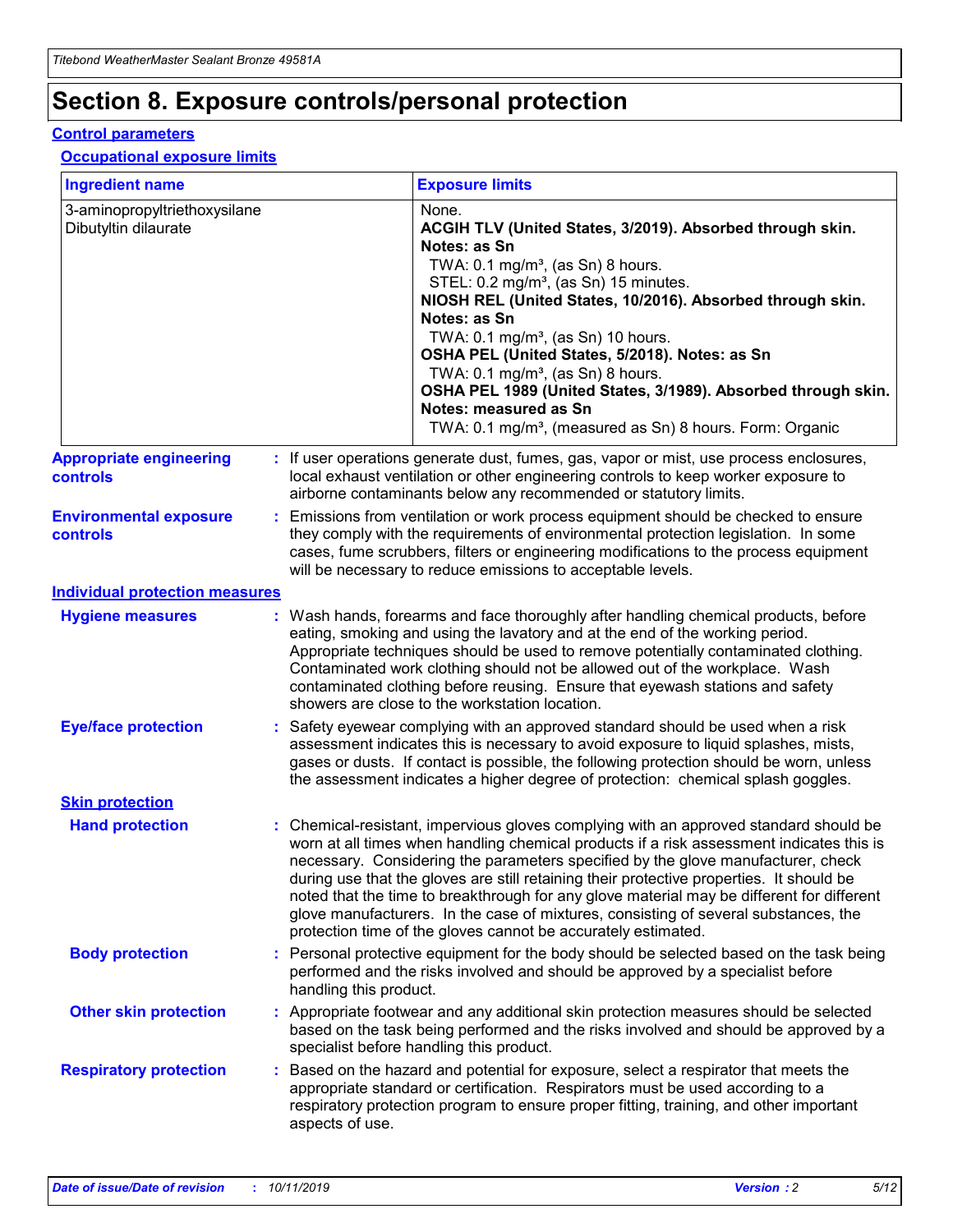### **Section 9. Physical and chemical properties**

#### **Appearance**

| <b>Physical state</b>                             | : Liquid. [Paste.]                                              |
|---------------------------------------------------|-----------------------------------------------------------------|
| Color                                             | bronze                                                          |
| Odor                                              | None [Slight]                                                   |
| <b>Odor threshold</b>                             | $:$ Not available.                                              |
| рH                                                | : Not applicable.                                               |
| <b>Melting point</b>                              | : Not available.                                                |
| <b>Boiling point</b>                              | : $>100^{\circ}$ C ( $>212^{\circ}$ F)                          |
| <b>Flash point</b>                                | : Closed cup: >200°C (>392°F) [Setaflash.]                      |
| <b>Evaporation rate</b>                           | $:$ <1 (butyl acetate = 1)                                      |
| <b>Flammability (solid, gas)</b>                  | : Not available.                                                |
| Lower and upper explosive<br>(flammable) limits   | $:$ Not available.                                              |
| <b>VOC (less water, less</b>                      | : 0 g/l                                                         |
| exempt solvents)                                  |                                                                 |
| <b>Volatility</b>                                 | $: 0\%$ (w/w)                                                   |
| <b>Vapor density</b>                              | : Not available.                                                |
| <b>Relative density</b>                           | : 1.4329                                                        |
| <b>Solubility</b>                                 | Insoluble in the following materials: cold water and hot water. |
| <b>Solubility in water</b>                        | : Not available.                                                |
| <b>Partition coefficient: n-</b><br>octanol/water | $:$ Not available.                                              |
| <b>Auto-ignition temperature</b>                  | : Not available.                                                |
| <b>Decomposition temperature</b>                  | : Not available.                                                |

### **Section 10. Stability and reactivity**

| <b>Reactivity</b>                            |    | : No specific test data related to reactivity available for this product or its ingredients.            |
|----------------------------------------------|----|---------------------------------------------------------------------------------------------------------|
| <b>Chemical stability</b>                    |    | : The product is stable.                                                                                |
| <b>Possibility of hazardous</b><br>reactions |    | : Under normal conditions of storage and use, hazardous reactions will not occur.                       |
| <b>Conditions to avoid</b>                   |    | : No specific data.                                                                                     |
| <b>Incompatible materials</b>                | ٠. | No specific data.                                                                                       |
| <b>Hazardous decomposition</b><br>products   | ÷. | Under normal conditions of storage and use, hazardous decomposition products should<br>not be produced. |

### **Section 11. Toxicological information**

#### **Information on toxicological effects**

#### **Acute toxicity**

| <b>Product/ingredient name</b> | <b>Result</b>           | <b>Species</b> | <b>Dose</b>                | <b>Exposure</b> |
|--------------------------------|-------------------------|----------------|----------------------------|-----------------|
| 3-aminopropyltriethoxysilane   | <b>ILD50 Dermal</b>     | Rabbit         | 4.29 g/kg                  |                 |
| Dibutyltin dilaurate           | ILD50 Oral<br>LD50 Oral | Rat<br>Rat     | $1.57$ g/kg<br>175 $mg/kg$ |                 |
|                                |                         |                |                            |                 |

**Irritation/Corrosion**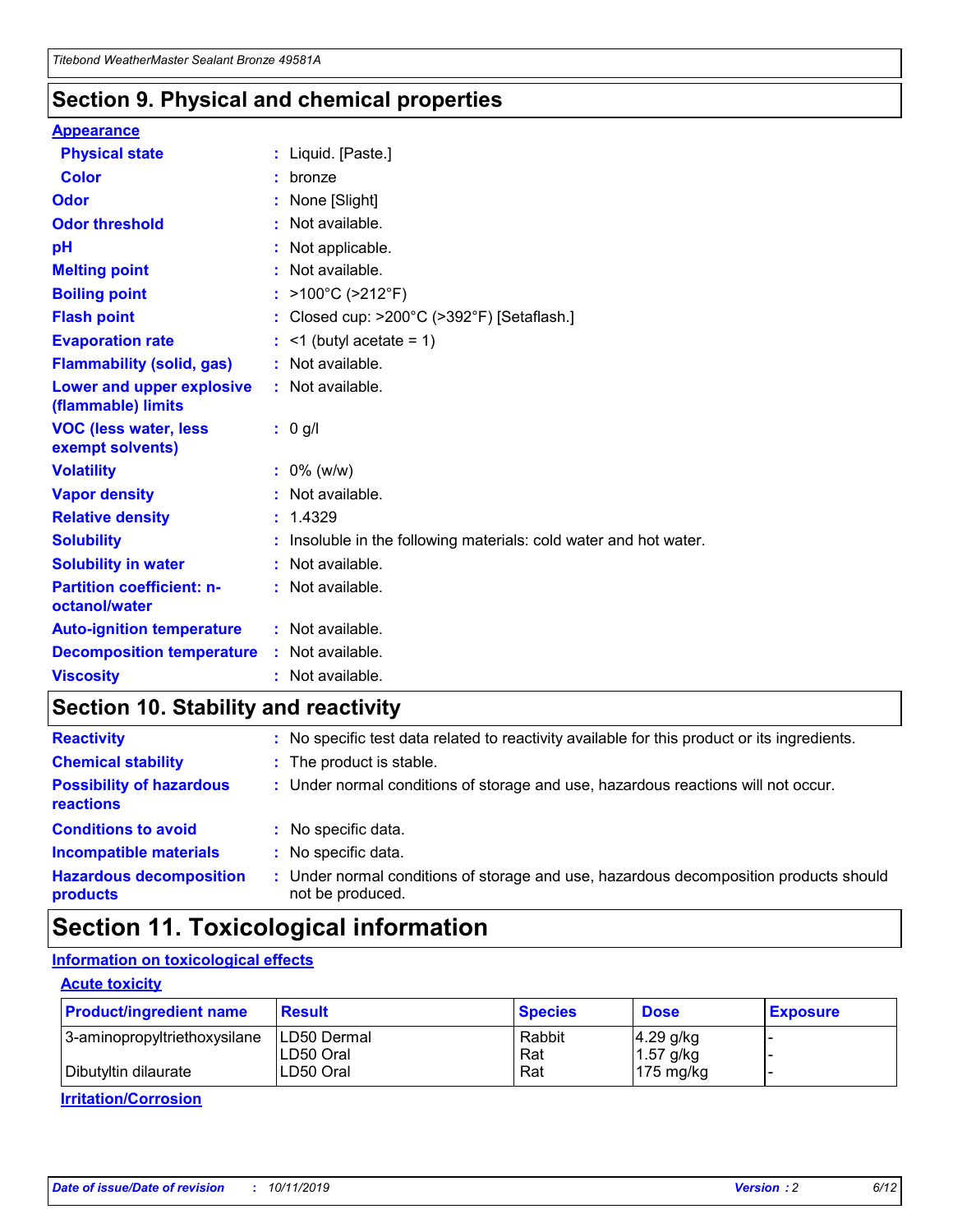## **Section 11. Toxicological information**

| <b>Product/ingredient name</b> | <b>Result</b>            | <b>Species</b> | <b>Score</b> | <b>Exposure</b>           | <b>Observation</b> |
|--------------------------------|--------------------------|----------------|--------------|---------------------------|--------------------|
| 3-aminopropyltriethoxysilane   | Eyes - Mild irritant     | Rabbit         |              | $100$ mg                  |                    |
|                                | Eyes - Severe irritant   | Rabbit         |              | 24 hours 750              |                    |
|                                |                          |                |              | ug                        |                    |
|                                | Skin - Severe irritant   | Rabbit         |              | 24 hours 5                | -                  |
| Dibutyltin dilaurate           | Eyes - Moderate irritant | Rabbit         |              | mq<br><b>24 hours 100</b> |                    |
|                                |                          |                |              | mg                        |                    |
|                                | Skin - Severe irritant   | Rabbit         |              | 500 mg                    |                    |

#### **Sensitization**

Not available.

#### **Mutagenicity**

Not available.

#### **Carcinogenicity**

Not available.

#### **Reproductive toxicity**

Not available.

#### **Teratogenicity**

Not available.

#### **Specific target organ toxicity (single exposure)**

Not available.

#### **Specific target organ toxicity (repeated exposure)**

| <b>Name</b>                                                                         |                                                                            | <b>Category</b>                                     | <b>Route of</b><br>exposure | <b>Target organs</b> |
|-------------------------------------------------------------------------------------|----------------------------------------------------------------------------|-----------------------------------------------------|-----------------------------|----------------------|
| Dibutyltin dilaurate                                                                |                                                                            | Category 1                                          |                             | respiratory system   |
| <b>Aspiration hazard</b><br>Not available.                                          |                                                                            |                                                     |                             |                      |
| <b>Information on the likely</b><br>routes of exposure                              | : Not available.                                                           |                                                     |                             |                      |
| <b>Potential acute health effects</b>                                               |                                                                            |                                                     |                             |                      |
| <b>Eye contact</b>                                                                  | : May cause eye irritation.                                                |                                                     |                             |                      |
| <b>Inhalation</b>                                                                   |                                                                            | : No known significant effects or critical hazards. |                             |                      |
| <b>Skin contact</b>                                                                 | : May cause skin irritation.                                               |                                                     |                             |                      |
| <b>Ingestion</b>                                                                    |                                                                            | : No known significant effects or critical hazards. |                             |                      |
| <b>Symptoms related to the physical, chemical and toxicological characteristics</b> |                                                                            |                                                     |                             |                      |
| <b>Eye contact</b>                                                                  | irritation<br>watering<br>redness                                          | : Adverse symptoms may include the following:       |                             |                      |
| <b>Inhalation</b>                                                                   | reduced fetal weight<br>increase in fetal deaths<br>skeletal malformations | : Adverse symptoms may include the following:       |                             |                      |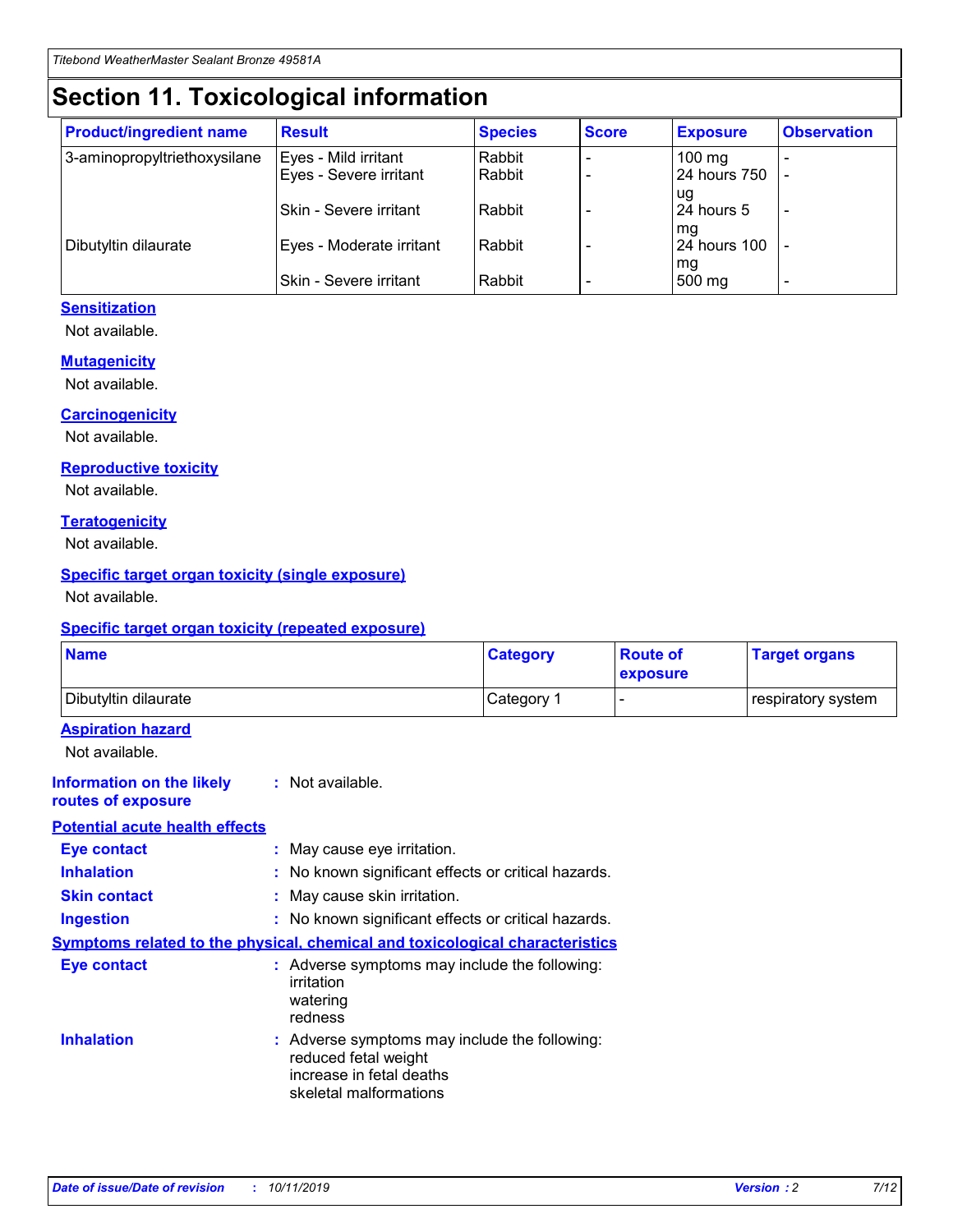*Titebond WeatherMaster Sealant Bronze 49581A*

## **Section 11. Toxicological information**

| <b>Skin contact</b>                     | : Adverse symptoms may include the following:                                                            |
|-----------------------------------------|----------------------------------------------------------------------------------------------------------|
|                                         | irritation                                                                                               |
|                                         | redness                                                                                                  |
|                                         | reduced fetal weight                                                                                     |
|                                         | increase in fetal deaths                                                                                 |
|                                         | skeletal malformations                                                                                   |
| <b>Ingestion</b>                        | : Adverse symptoms may include the following:                                                            |
|                                         | reduced fetal weight                                                                                     |
|                                         | increase in fetal deaths                                                                                 |
|                                         | skeletal malformations                                                                                   |
|                                         | Delayed and immediate effects and also chronic effects from short and long term exposure                 |
| <b>Short term exposure</b>              |                                                                                                          |
| <b>Potential immediate</b>              | : Not available.                                                                                         |
| effects                                 |                                                                                                          |
| <b>Potential delayed effects</b>        | : Not available.                                                                                         |
| Long term exposure                      |                                                                                                          |
| <b>Potential immediate</b>              | : Not available.                                                                                         |
| effects                                 |                                                                                                          |
| <b>Potential delayed effects</b>        | : Not available.                                                                                         |
| <b>Potential chronic health effects</b> |                                                                                                          |
| Not available.                          |                                                                                                          |
| <b>General</b>                          | : Once sensitized, a severe allergic reaction may occur when subsequently exposed to<br>very low levels. |
| <b>Carcinogenicity</b>                  | : No known significant effects or critical hazards.                                                      |
| <b>Mutagenicity</b>                     | : No known significant effects or critical hazards.                                                      |
| <b>Teratogenicity</b>                   | May damage the unborn child.                                                                             |
| <b>Developmental effects</b>            | : No known significant effects or critical hazards.                                                      |
| <b>Fertility effects</b>                | May damage fertility.                                                                                    |
| <b>Numerical measures of toxicity</b>   |                                                                                                          |
| <b>Acute toxicity estimates</b>         |                                                                                                          |
| الملحلة والمستحيط والمسالم              |                                                                                                          |

Not available.

## **Section 12. Ecological information**

#### **Toxicity**

| <b>Product/ingredient name</b> | <b>Result</b>                     | <b>Species</b>                       | <b>Exposure</b> |
|--------------------------------|-----------------------------------|--------------------------------------|-----------------|
| Dibutyltin dilaurate           | Chronic EC10 > 2 mg/l Fresh water | Algae - Scenedesmus<br>I subspicatus | l 96 hours i    |

### **Persistence and degradability**

| <b>Product/ingredient name</b> | <b>Test</b>                                                                    | <b>Result</b>  |                   | <b>Dose</b> | <b>Inoculum</b>         |
|--------------------------------|--------------------------------------------------------------------------------|----------------|-------------------|-------------|-------------------------|
| Dibutyltin dilaurate           | OECD 301F<br>Ready<br>Biodegradability -<br>Manometric<br>Respirometry<br>Test | 23 % - 28 days |                   |             |                         |
| <b>Product/ingredient name</b> | <b>Aquatic half-life</b>                                                       |                | <b>Photolysis</b> |             | <b>Biodegradability</b> |
| Dibutyltin dilaurate           |                                                                                |                |                   |             | Inherent                |

#### **Bioaccumulative potential**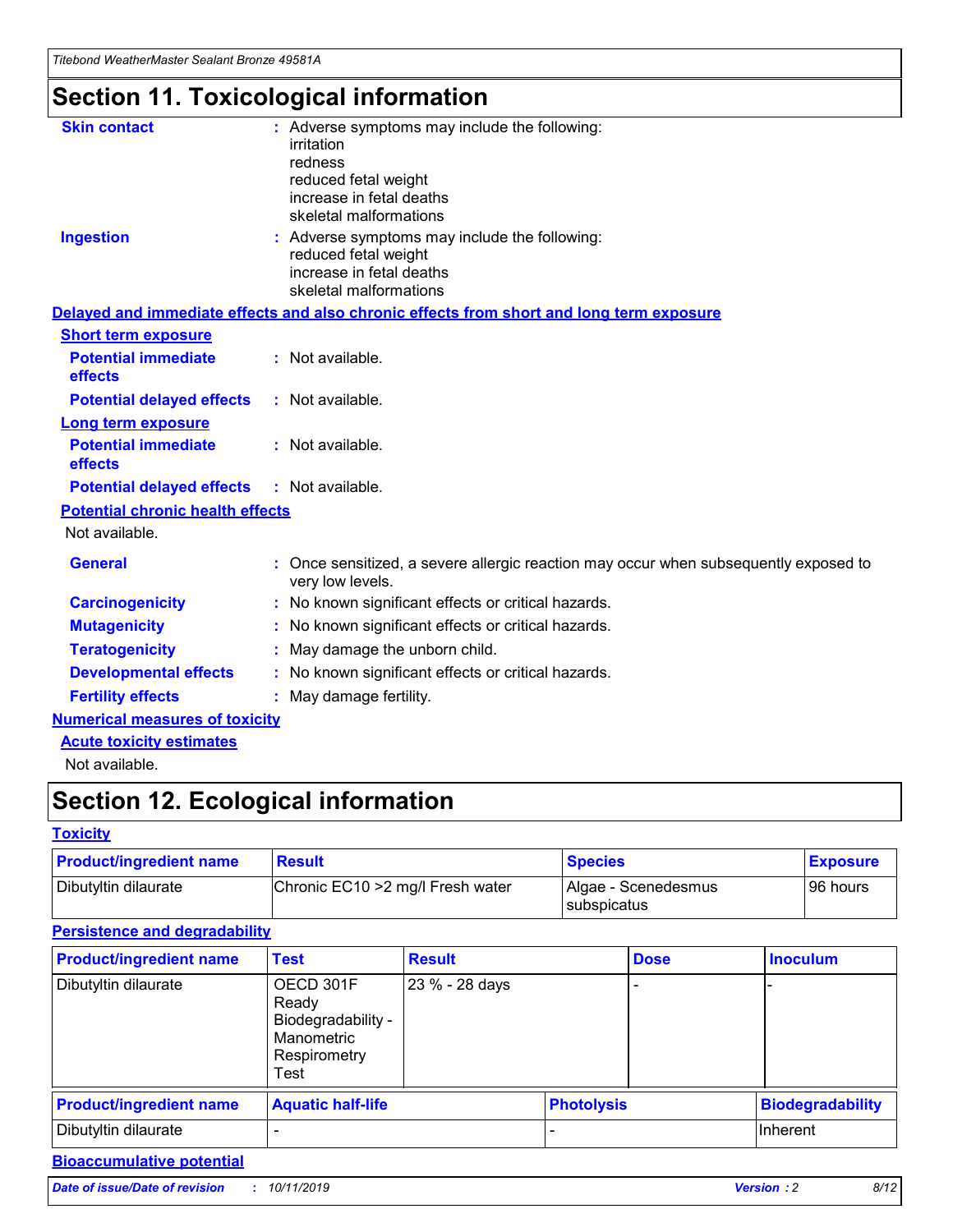## **Section 12. Ecological information**

| <b>Product/ingredient name</b> | $LoaPow$ | <b>BCF</b> | <b>Potential</b> |
|--------------------------------|----------|------------|------------------|
| 3-aminopropyltriethoxysilane   | 1.7      | 3.4        | low              |
| Dibutyltin dilaurate           | 4.44     | 2.91       | low              |

#### **Mobility in soil**

| <i></i>                                                       |                                                     |
|---------------------------------------------------------------|-----------------------------------------------------|
| <b>Soil/water partition</b><br>coefficient (K <sub>oc</sub> ) | : Not available.                                    |
| <b>Other adverse effects</b>                                  | : No known significant effects or critical hazards. |

### **Section 13. Disposal considerations**

**Disposal methods :**

The generation of waste should be avoided or minimized wherever possible. Disposal of this product, solutions and any by-products should at all times comply with the requirements of environmental protection and waste disposal legislation and any regional local authority requirements. Dispose of surplus and non-recyclable products via a licensed waste disposal contractor. Waste should not be disposed of untreated to the sewer unless fully compliant with the requirements of all authorities with jurisdiction. Waste packaging should be recycled. Incineration or landfill should only be considered when recycling is not feasible. This material and its container must be disposed of in a safe way. Care should be taken when handling emptied containers that have not been cleaned or rinsed out. Empty containers or liners may retain some product residues. Avoid dispersal of spilled material and runoff and contact with soil, waterways, drains and sewers.

## **Section 14. Transport information**

|                                      | <b>DOT</b><br><b>Classification</b> | <b>TDG</b><br><b>Classification</b> | <b>Mexico</b><br><b>Classification</b> | <b>ADR/RID</b>           | <b>IMDG</b>     | <b>IATA</b>              |
|--------------------------------------|-------------------------------------|-------------------------------------|----------------------------------------|--------------------------|-----------------|--------------------------|
| <b>UN number</b>                     | Not regulated.                      | Not regulated.                      | Not regulated.                         | Not regulated.           | Not regulated.  | Not regulated.           |
| <b>UN proper</b><br>shipping name    | $\qquad \qquad$                     |                                     |                                        |                          |                 |                          |
| <b>Transport</b><br>hazard class(es) | $\overline{\phantom{m}}$            | $\qquad \qquad$                     | $\qquad \qquad$                        | $\overline{\phantom{a}}$ | $\qquad \qquad$ | $\overline{\phantom{0}}$ |
| <b>Packing group</b>                 | $\overline{\phantom{a}}$            | -                                   |                                        |                          |                 |                          |
| <b>Environmental</b><br>hazards      | No.                                 | No.                                 | No.                                    | No.                      | No.             | No.                      |

## **Section 15. Regulatory information**

#### **U.S. Federal regulations**

#### **SARA 302/304**

#### **Composition/information on ingredients**

No products were found.

**SARA 304 RQ :** Not applicable.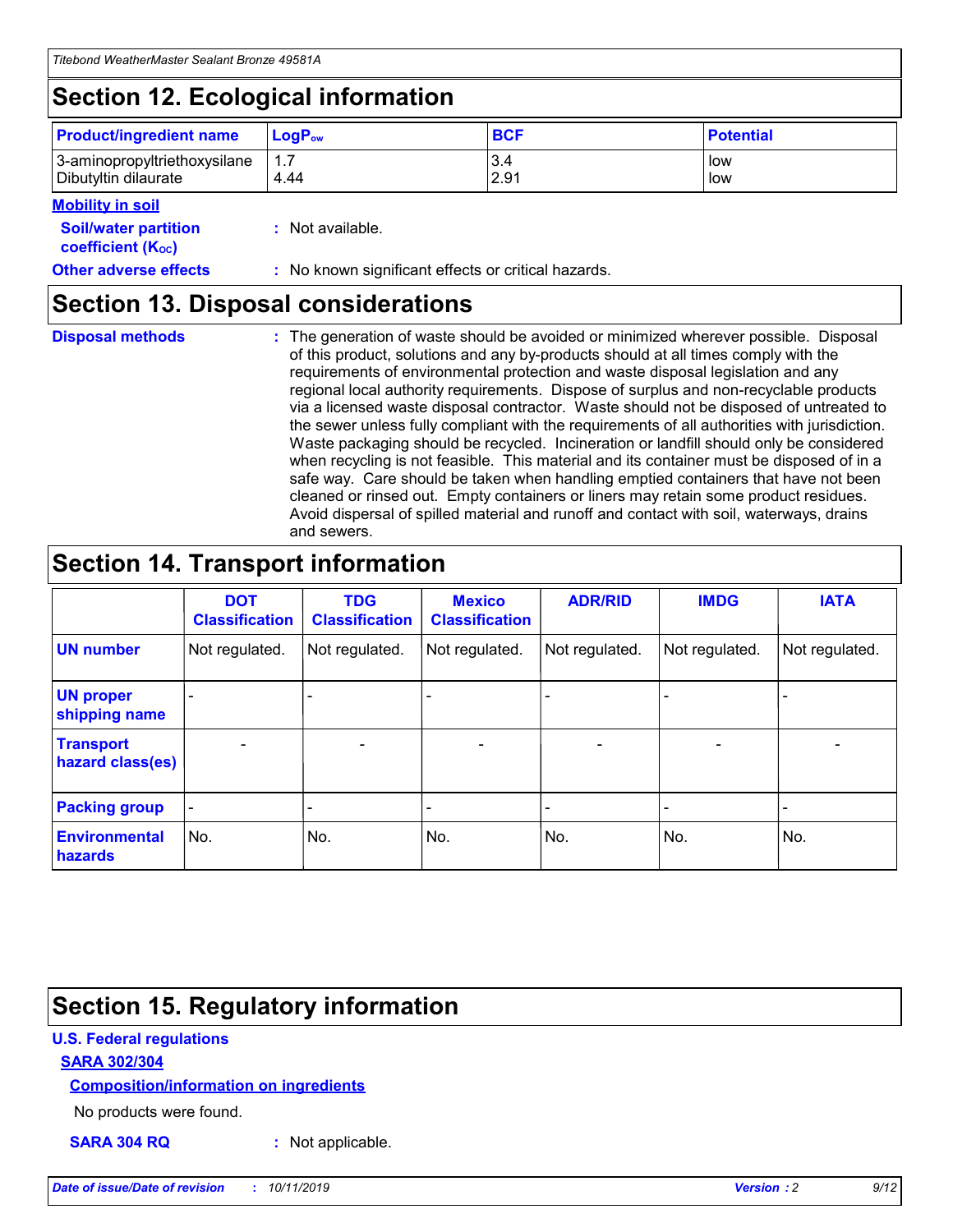## **Section 15. Regulatory information**

#### **SARA 311/312**

**Classification :** EYE IRRITATION - Category 2B SKIN SENSITIZATION - Category 1 TOXIC TO REPRODUCTION (Fertility) - Category 1B TOXIC TO REPRODUCTION (Unborn child) - Category 1B

#### **Composition/information on ingredients**

| <b>Name</b>                  | $\frac{9}{6}$ | <b>Classification</b>                                  |
|------------------------------|---------------|--------------------------------------------------------|
| 3-aminopropyltriethoxysilane | $\leq$ 3      | <b>FLAMMABLE LIQUIDS - Category 4</b>                  |
|                              |               | <b>ACUTE TOXICITY (oral) - Category 4</b>              |
|                              |               | SKIN IRRITATION - Category 2                           |
|                              |               | EYE IRRITATION - Category 2A                           |
| Dibutyltin dilaurate         | ≤0.3          | <b>ACUTE TOXICITY (oral) - Category 3</b>              |
|                              |               | SKIN CORROSION - Category 1C                           |
|                              |               | SERIOUS EYE DAMAGE - Category 1                        |
|                              |               | SKIN SENSITIZATION - Category 1                        |
|                              |               | <b>GERM CELL MUTAGENICITY - Category 2</b>             |
|                              |               | <b>TOXIC TO REPRODUCTION (Fertility) - Category 1B</b> |
|                              |               | TOXIC TO REPRODUCTION (Unborn child) - Category 1B     |
|                              |               | SPECIFIC TARGET ORGAN TOXICITY (REPEATED               |
|                              |               | EXPOSURE) (respiratory system) - Category 1            |

#### **State regulations**

| <b>Massachusetts</b> | : None of the components are listed. |
|----------------------|--------------------------------------|
| <b>New York</b>      | : None of the components are listed. |
| <b>New Jersey</b>    | : None of the components are listed. |
| Pennsylvania         | : None of the components are listed. |

#### **California Prop. 65**

**A** WARNING: This product can expose you to methanol, which is known to the State of California to cause birth defects or other reproductive harm. For more information go to www.P65Warnings.ca.gov.

| <b>Ingredient name</b> | No significant risk Maximum<br>level | acceptable dosage<br>level |
|------------------------|--------------------------------------|----------------------------|
| methanol               |                                      | Yes.                       |

#### **International regulations**

**Chemical Weapon Convention List Schedules I, II & III Chemicals** Not listed.

#### **Montreal Protocol**

Not listed.

#### **Stockholm Convention on Persistent Organic Pollutants**

Not listed.

#### **UNECE Aarhus Protocol on POPs and Heavy Metals**

Not listed.

#### **Inventory list**

### **China :** All components are listed or exempted.

**United States TSCA 8(b) inventory :** All components are active or exempted.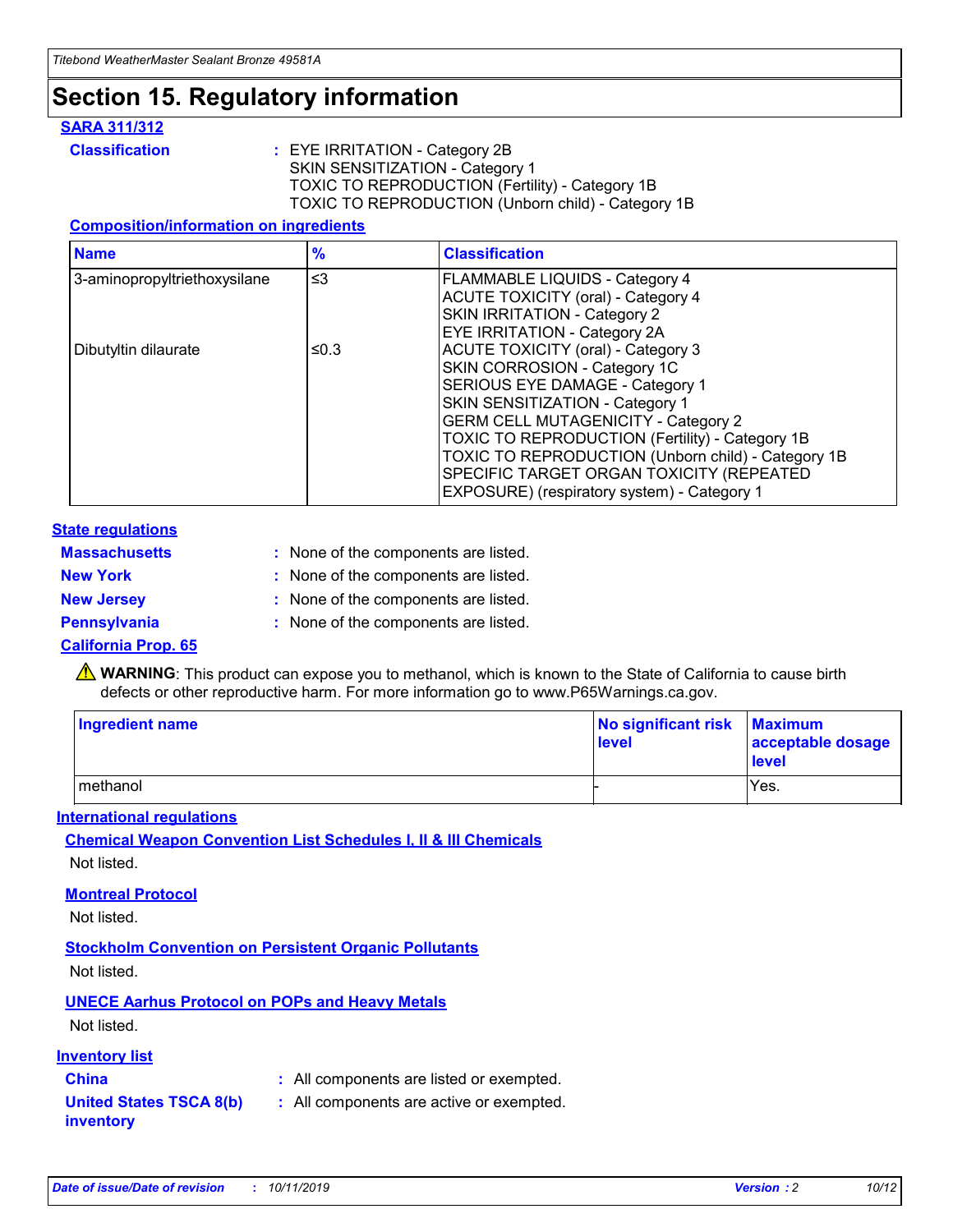## **Section 16. Other information**

**Hazardous Material Information System (U.S.A.)**



**Caution: HMIS® ratings are based on a 0-4 rating scale, with 0 representing minimal hazards or risks, and 4 representing significant hazards or risks. Although HMIS® ratings and the associated label are not required on SDSs or products leaving a facility under 29 CFR 1910.1200, the preparer may choose to provide them. HMIS® ratings are to be used with a fully implemented HMIS® program. HMIS® is a registered trademark and service mark of the American Coatings Association, Inc.**

**The customer is responsible for determining the PPE code for this material. For more information on HMIS® Personal Protective Equipment (PPE) codes, consult the HMIS® Implementation Manual.**

#### **National Fire Protection Association (U.S.A.)**



**Reprinted with permission from NFPA 704-2001, Identification of the Hazards of Materials for Emergency Response Copyright ©1997, National Fire Protection Association, Quincy, MA 02269. This reprinted material is not the complete and official position of the National Fire Protection Association, on the referenced subject which is represented only by the standard in its entirety.**

**Copyright ©2001, National Fire Protection Association, Quincy, MA 02269. This warning system is intended to be interpreted and applied only by properly trained individuals to identify fire, health and reactivity hazards of chemicals. The user is referred to certain limited number of chemicals with recommended classifications in NFPA 49 and NFPA 325, which would be used as a guideline only. Whether the chemicals are classified by NFPA or not, anyone using the 704 systems to classify chemicals does so at their own risk.**

#### **Procedure used to derive the classification**

| <b>Classification</b>                                                                                                                                                    |                                                                                                                                                                                                                                                                                                                                                                                                                                                                                                                                                               | <b>Justification</b>                                                     |
|--------------------------------------------------------------------------------------------------------------------------------------------------------------------------|---------------------------------------------------------------------------------------------------------------------------------------------------------------------------------------------------------------------------------------------------------------------------------------------------------------------------------------------------------------------------------------------------------------------------------------------------------------------------------------------------------------------------------------------------------------|--------------------------------------------------------------------------|
| EYE IRRITATION - Category 2B<br>SKIN SENSITIZATION - Category 1<br>TOXIC TO REPRODUCTION (Fertility) - Category 1B<br>TOXIC TO REPRODUCTION (Unborn child) - Category 1B |                                                                                                                                                                                                                                                                                                                                                                                                                                                                                                                                                               | Expert judgment<br>Expert judgment<br>Expert judgment<br>Expert judgment |
| <b>History</b>                                                                                                                                                           |                                                                                                                                                                                                                                                                                                                                                                                                                                                                                                                                                               |                                                                          |
| <b>Date of printing</b>                                                                                                                                                  | : 4/22/2022                                                                                                                                                                                                                                                                                                                                                                                                                                                                                                                                                   |                                                                          |
| Date of issue/Date of<br>revision                                                                                                                                        | : 10/11/2019                                                                                                                                                                                                                                                                                                                                                                                                                                                                                                                                                  |                                                                          |
| Date of previous issue                                                                                                                                                   | : 10/16/2020                                                                                                                                                                                                                                                                                                                                                                                                                                                                                                                                                  |                                                                          |
| <b>Version</b>                                                                                                                                                           | $\therefore$ 2                                                                                                                                                                                                                                                                                                                                                                                                                                                                                                                                                |                                                                          |
| <b>Key to abbreviations</b>                                                                                                                                              | $:$ ATE = Acute Toxicity Estimate<br><b>BCF</b> = Bioconcentration Factor<br>GHS = Globally Harmonized System of Classification and Labelling of Chemicals<br>IATA = International Air Transport Association<br>IBC = Intermediate Bulk Container<br><b>IMDG = International Maritime Dangerous Goods</b><br>LogPow = logarithm of the octanol/water partition coefficient<br>MARPOL = International Convention for the Prevention of Pollution From Ships, 1973<br>as modified by the Protocol of 1978. ("Marpol" = marine pollution)<br>UN = United Nations |                                                                          |